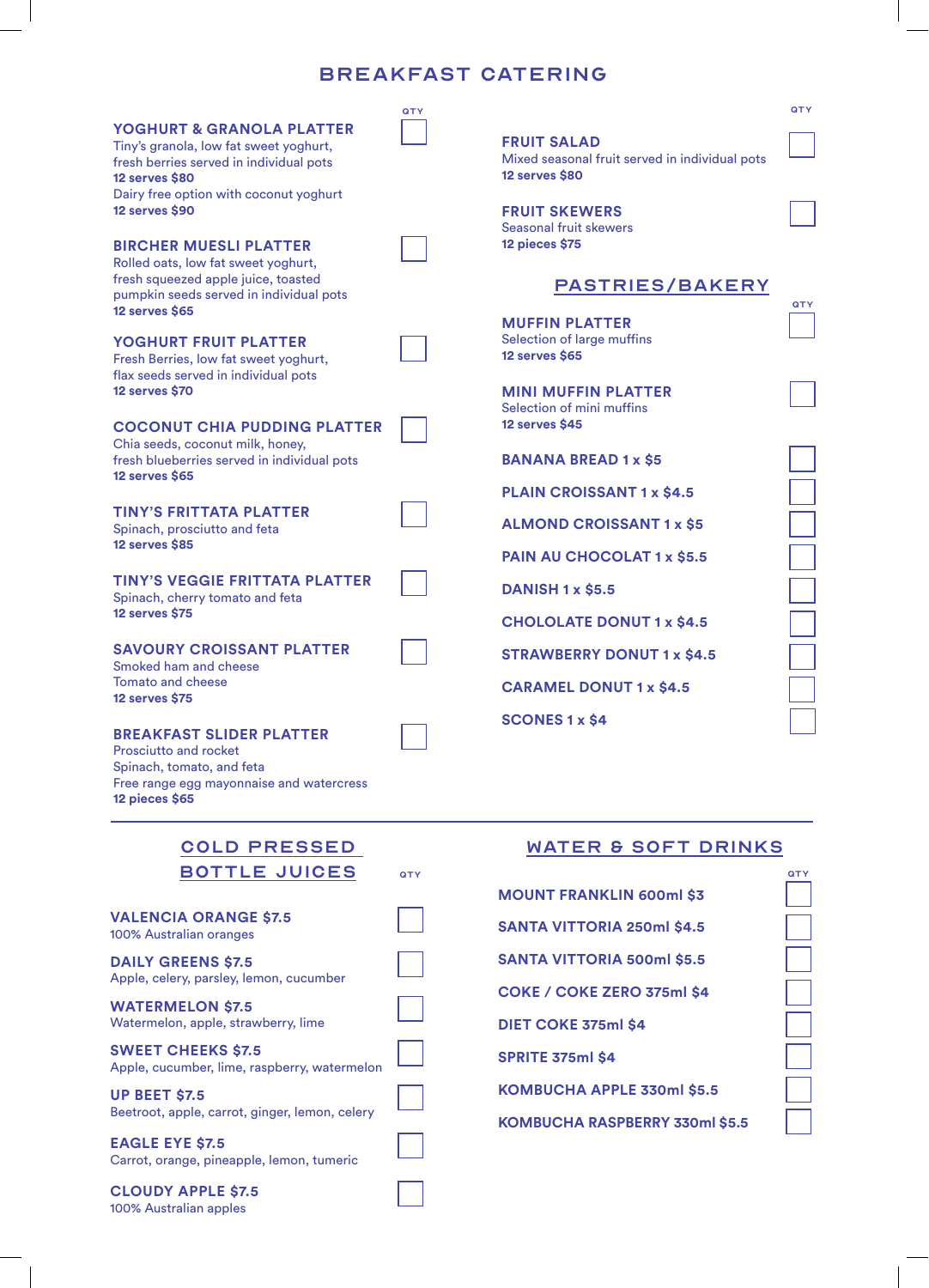# LUNCH CATERING

# TINY'S SANDWICHES

|                                                                                                                                                                                                                                                 | ________                                                                                                                                                                                        |
|-------------------------------------------------------------------------------------------------------------------------------------------------------------------------------------------------------------------------------------------------|-------------------------------------------------------------------------------------------------------------------------------------------------------------------------------------------------|
| Single 1 person<br>Huge (4-5 people)                                                                                                                                                                                                            | Small (4-5 people) \$50<br>Large (8-10people) \$90                                                                                                                                              |
| SANDWICH NO.1 Single \$14/ Huge \$60<br>Shaved honey smoked, ham, iceberg<br>lettuce, tomato, cucumber, shallots,<br>carrot, Provolone cheese, dijonnaise                                                                                       | <b>ROAST CHICKEN CAESAR</b><br>Roast chicken breast, crisp butter lettuce,<br>parmigiana Reggiano, croutons,                                                                                    |
| SANDWICH NO.2 Single \$15 / Huge \$62<br>Falafel, hummus, flat leaf parsley,<br>radish, sumac, mint, cucumber, tomato,<br>pickled baby peppers (ve)<br>SANDWICH NO.3 Single \$16 / Huge \$65                                                    | dried prosciutto, Caesar dressing<br>FREEKEH SALAD<br>Organic freekeh, rocket, labneh,<br>marinated aged feta, pomegranate seeds,<br>toasted pepitas, parsley, pomegranate<br>molasses dressing |
| New York style pastrami, pickles,<br>mustard, rocket leaves, Provolone cheese,<br>Russian dressing, sauerkraut<br>SANDWICH NO.4 Single \$16 / Huge \$65<br>Mortadella, honey smoked ham, Italian                                                | <b>ROAST PUMPKIN</b><br>Roast pumpkin, spinach, toasted walnuts,<br>Feta cheese, aged balsamic dressing<br><b>CHARCUTERIE &amp; CHEI</b>                                                        |
| salami, iceberg lettuce, roast red capsicum,<br>Provolone cheese, mayo<br>SANDWICH NO.5 Single \$16 / Huge \$65<br>Salmon gravlax, cream cheese, dill,<br>baby capers, cucumber, rocket, lemon juice,<br>cracked black pepper, snow pea sprouts | <b>CHARCUTERIE PLATTER</b><br>Selection of hand-crafted charcuterie,<br>olives, pickles, hummus and Vienna bread<br>\$12pp (minimum 6 people)<br><b>CHEESE PLATTER</b>                          |
| SANDWICH NO.6 Single \$17 / Huge \$70<br>Crumbed free range chicken breast,<br>butter lettuce, sweet chilli sauce,<br>Provolone cheese, mayo                                                                                                    | Selection of hand-crafted cheeses,<br>olives, pickles, quince paste and Vienna bre<br>\$12pp (minimum 6 people)                                                                                 |
| SANDWICH NO.7 Single \$16 / Huge \$65<br>Roast chicken breast, shallots, shredded<br>carrot, daikon, coriander, chili, cucumber,<br>toasted sesame seeds, mayo                                                                                  | <b>BOTTLED COCKTAILS \$</b><br><b>ESPRESSO MARTINI</b><br>42 Below vodka, coffee liqueur, filter coffee<br><b>NEGRONI</b>                                                                       |
| SANDWICH NO.8 Single \$15 / Huge \$65<br>Roast chicken breast, shallots, shredded<br>carrot, daikon, coriander, chili, cucumber,<br>toasted sesame seeds, mayo                                                                                  | Havana especial rum, sweet vermouth,<br>campari<br><b>FRENCH MARTINI</b>                                                                                                                        |
| SANDWICH NO.9 Single \$15 / Huge \$65<br>Roast chicken breast, curried mayo,<br>rocket leaves, sultanas, toasted almonds,<br>mango chutney                                                                                                      | 42 Below vodka, pineapple juice, chamb<br><b>G &amp; TEA</b><br>Tanqueray gin, black tea, peach schnapp<br>peach liqueur                                                                        |
| SANDWICH NO.10 Single \$22 / Huge \$92<br>Burrata, rocket leaves, roma tomato,<br>san danielle prosciutto, basil pesto                                                                                                                          | <b>COSMOPOLITAN</b><br>42 Below vodka, cranberry, lime juice,<br>cointreau                                                                                                                      |
| SANDWICH NO.11 Single \$24 / Huge \$108<br>King Prawns, fresh dill, mayo, avocado,<br>baby cos lettuce, lemon, smoked paprika,                                                                                                                  | <b>MOLOTOV</b><br>42 Below vodka, parfait d'amour,<br>black sambuca                                                                                                                             |
| watercress<br>SANDWICH NO.12 Single \$15 / Huge \$65<br>Hot salami, cream cheese, iceberg lettuce,                                                                                                                                              | <b>CHERRY BOMB</b><br>42 Below vodka, cherry brandy, grenadine,<br>citrus                                                                                                                       |
| smoked chilli mayo, cured spanish onion,                                                                                                                                                                                                        | <b>I YCHEE MARTINI</b>                                                                                                                                                                          |

roasted red peppers, pickled chillies

# TINY'S SALADS

## *<u>ST CHICKEN CAESAR</u>*

## **FREEKEH SALAD**

| <b>ROAST PUMPKIN</b> |  |
|----------------------|--|
|----------------------|--|

# HARCUTERIE & CHEESE

|  |  | <b>CHARCUTERIE PLATTER</b> |  |
|--|--|----------------------------|--|
|  |  |                            |  |

#### **ESE PLATTER**

tion of hand-crafted cheeses, s, pickles, quince paste and Vienna bread **\$12pp (minimum 6 people)**

|  |  |  |  |  | <b>BOTTLED COCKTAILS \$18</b> |
|--|--|--|--|--|-------------------------------|
|  |  |  |  |  |                               |

# **RESSO MARTINI**

**QTY** 

## **NCH MARTINI**

elow vodka, pineapple juice, chambord

# **G & TEA**

 $\mu$ ueray gin, black tea, peach schnapps, ch liqueur

#### **SMOPOLITAN**

#### **MOLOTOV**

## **ERRY BOMB**

# **LYCHEE MARTINI**

42 Below vodka, lychee liqueur, vermouth

#### **HEISENBERG**

EL Jimador tequila, cointreau, blue curacao, citrus

| SML | LRG |
|-----|-----|
|     |     |
|     |     |

| <b>SNG</b> | <b>SML</b> | LRG |
|------------|------------|-----|
|            |            |     |

| SNG | <b>SML</b> | LRG |
|-----|------------|-----|
|     |            |     |



**QTY**